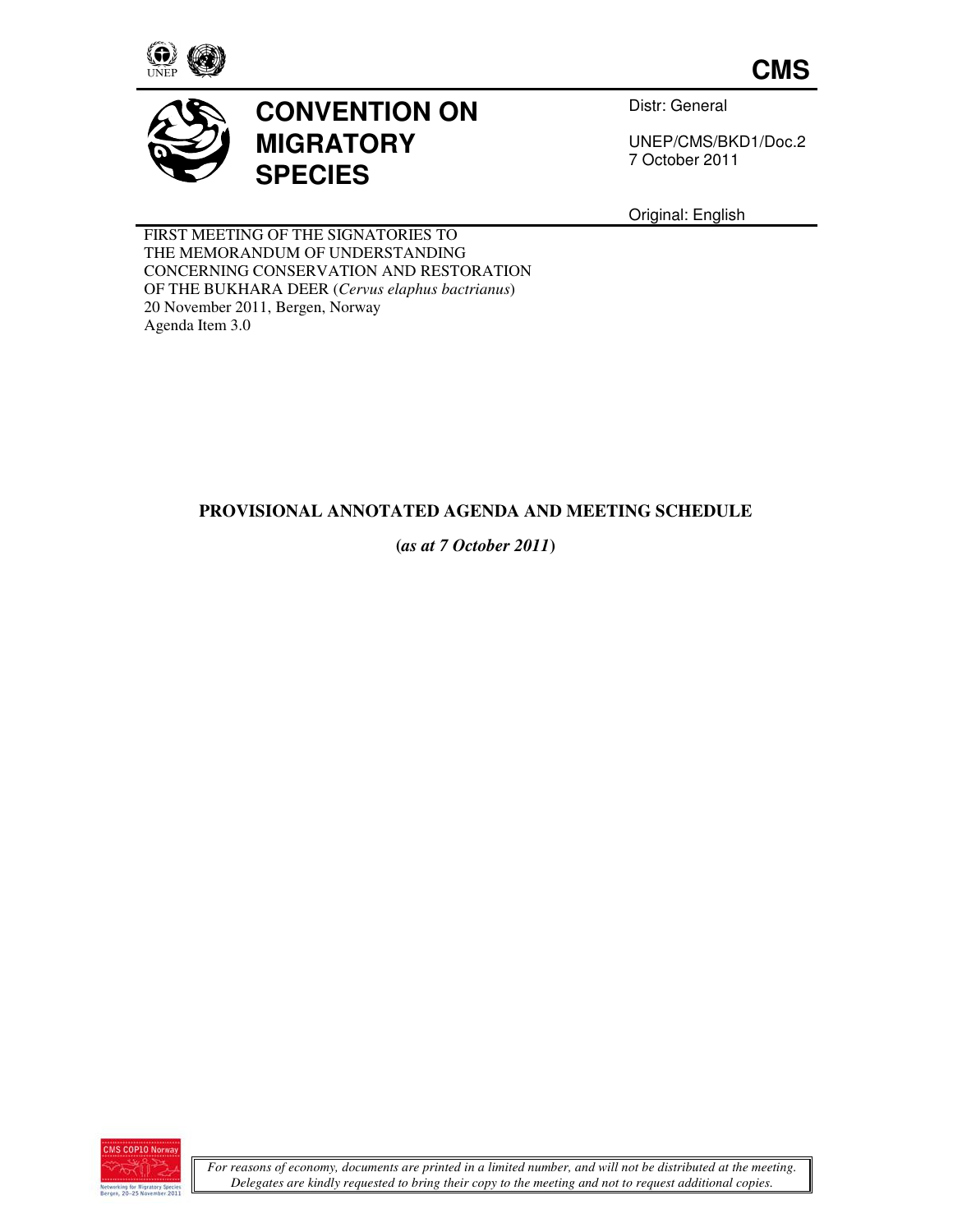#### **FIRST MEETING OF THE SIGNATORY TO THE MEMORANDUM OF UNDERSTANDING CONCERNING CONSERVATION AND RESTORATION OF THE BUKHARA DEER (***Cervus elaphus bactrianus***)**

*Bergen, Norway, 20 November 2011* 

#### **PROVISIONAL ANNOTATED AGENDA AND MEETING SCHEDULE (***as at 7 October 2011***)**

| Date/Time                         | <b>Agenda items and Activities</b>                                                                                                                                          | <b>Documents</b>                                     | <b>Annotations</b>                                                                                                                                                                                                                                                    |
|-----------------------------------|-----------------------------------------------------------------------------------------------------------------------------------------------------------------------------|------------------------------------------------------|-----------------------------------------------------------------------------------------------------------------------------------------------------------------------------------------------------------------------------------------------------------------------|
|                                   |                                                                                                                                                                             |                                                      |                                                                                                                                                                                                                                                                       |
| <b>Saturday</b><br><b>19 Nov.</b> |                                                                                                                                                                             |                                                      |                                                                                                                                                                                                                                                                       |
| <b>All Day</b>                    | Delegates arrive in Bergen                                                                                                                                                  | Fact sheet                                           | http://www.cms.int/bodies/COP/cop10/documents_overview.htm.                                                                                                                                                                                                           |
| <b>Sunday</b><br><b>20 Nov.</b>   | First Meeting of the Signatories to the<br>Memorandum of Understanding concerning<br><b>Conservation and Restoration of the Bukhara</b><br>deer (Cervus elaphus bactrianus) |                                                      | Venue: Scandic-Bergen City Hotel, Salem Conference Center.                                                                                                                                                                                                            |
|                                   |                                                                                                                                                                             |                                                      |                                                                                                                                                                                                                                                                       |
|                                   | <b>Registration</b>                                                                                                                                                         |                                                      | Delegates are kindly requested to pick up their badges.                                                                                                                                                                                                               |
|                                   |                                                                                                                                                                             |                                                      |                                                                                                                                                                                                                                                                       |
| 08.00-12.30                       | Agenda items $1.0 - 11.0$                                                                                                                                                   |                                                      |                                                                                                                                                                                                                                                                       |
|                                   |                                                                                                                                                                             |                                                      |                                                                                                                                                                                                                                                                       |
| 08.00                             | 1.0 Welcoming Remarks                                                                                                                                                       |                                                      | Ms. Elizabeth Maruma Mrema, CMS Executive Secretary will provide<br>introductory remarks.                                                                                                                                                                             |
|                                   |                                                                                                                                                                             |                                                      |                                                                                                                                                                                                                                                                       |
|                                   | 2.0 Election of Chairperson                                                                                                                                                 |                                                      | The Meeting will be invited to elect a Chairperson from among the<br>representatives of the Signatories in attendance.<br>Expected outcome: Chairperson elected.                                                                                                      |
|                                   |                                                                                                                                                                             |                                                      |                                                                                                                                                                                                                                                                       |
|                                   | 3.0 Adoption of the Agenda                                                                                                                                                  | UNEP/CMS/BKD1/Doc.1/<br>Rev.1<br>UNEP/CMS/BKD1/Doc.2 | The Meeting will be invited to adopt the CMS COP Rules of Procedure<br>(RoP), which should be applied to the Meeting as appropriate. The<br>Meeting will also be invited to adopt the Provisional Agenda.<br>Expected outcome: Rules of Procedure and Agenda adopted. |
|                                   |                                                                                                                                                                             | UNEP/CMS/BKD1/Doc.4                                  |                                                                                                                                                                                                                                                                       |
|                                   |                                                                                                                                                                             |                                                      |                                                                                                                                                                                                                                                                       |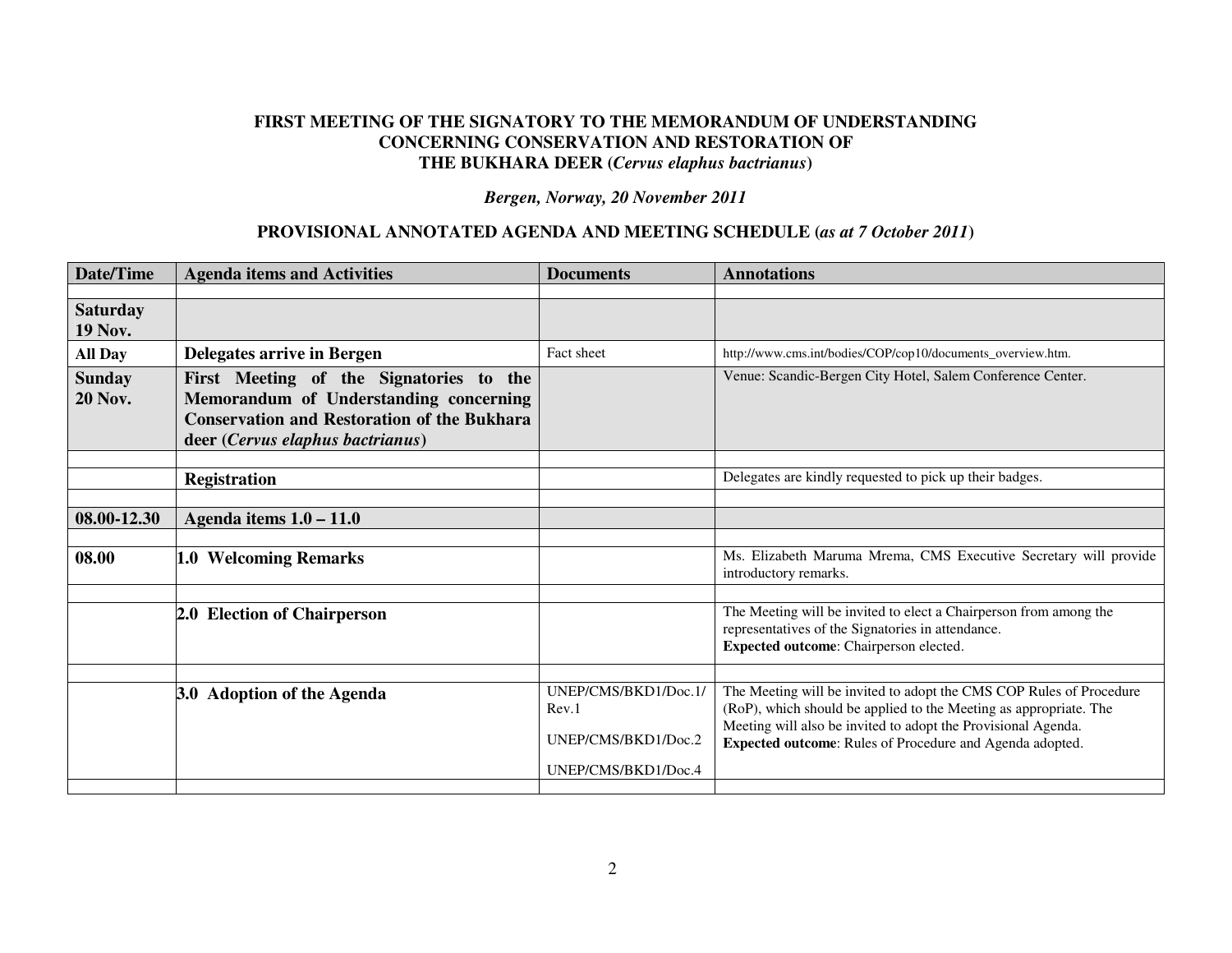| <b>Date/Time</b> | <b>Agenda items and Activities</b>                                                       | <b>Documents</b>    | <b>Annotations</b>                                                                                                                                                                                                                                                                                                                                                                                                                                                                                                                                                                                                                        |
|------------------|------------------------------------------------------------------------------------------|---------------------|-------------------------------------------------------------------------------------------------------------------------------------------------------------------------------------------------------------------------------------------------------------------------------------------------------------------------------------------------------------------------------------------------------------------------------------------------------------------------------------------------------------------------------------------------------------------------------------------------------------------------------------------|
| 08.30            | 4.0 Report of the Secretariat                                                            | UNEP/CMS/BKD1/Doc.5 | The Secretariat will present its Report.                                                                                                                                                                                                                                                                                                                                                                                                                                                                                                                                                                                                  |
|                  |                                                                                          | UNEP/CMS/BKD1/Inf.5 | Expected outcome: The Meeting will take note of the Secretariat's Report.                                                                                                                                                                                                                                                                                                                                                                                                                                                                                                                                                                 |
|                  |                                                                                          |                     |                                                                                                                                                                                                                                                                                                                                                                                                                                                                                                                                                                                                                                           |
| 09.00            | <b>5.0 Reports on MoU Implementation</b>                                                 |                     |                                                                                                                                                                                                                                                                                                                                                                                                                                                                                                                                                                                                                                           |
|                  | 5.1 Bukhara Deer Conservation Status within the                                          | UNEP/CMS/BKD1/Doc.6 | The Secretariat will introduce that portion of the Overview Report                                                                                                                                                                                                                                                                                                                                                                                                                                                                                                                                                                        |
|                  | <b>Agreement Area</b>                                                                    | UNEP/CMS/BKD1/Inf.3 | addressing the Conservation Status of the Bukhara Deer within the<br>Agreement Area and in Afghanistan. Interventions and comments from<br>participants will be invited.                                                                                                                                                                                                                                                                                                                                                                                                                                                                  |
|                  |                                                                                          |                     | Expected outcome: The meeting will take note of the Overview Report and<br>provide additional information.                                                                                                                                                                                                                                                                                                                                                                                                                                                                                                                                |
| 09.30            | 5.2 Status of MoU and Action Plan implementation                                         | UNEP/CMS/BKD1/Doc.6 | The four Range States, Afghanistan and the cooperating organizations will<br>be invited to make brief verbal reports (no more than 10 minutes each) to                                                                                                                                                                                                                                                                                                                                                                                                                                                                                    |
|                  |                                                                                          | UNEP/CMS/BKD1/Inf.3 | share: (a) additional information on their Bukhara deer-related activities in<br>support of the MoU and Action Plan's implementation; (b) any                                                                                                                                                                                                                                                                                                                                                                                                                                                                                             |
|                  |                                                                                          | UNEP/CMS/BKD1/Inf.4 | problems/gaps in their implementation; and (c) their priority activities for the<br>next 5-10 years.                                                                                                                                                                                                                                                                                                                                                                                                                                                                                                                                      |
|                  |                                                                                          |                     | Expected outcome: Information will be shared on the status of MoU and                                                                                                                                                                                                                                                                                                                                                                                                                                                                                                                                                                     |
|                  |                                                                                          |                     | Action Plan implementation; implementation gaps by country and possible<br>means to fill them discussed; priorities for the next 5-10 years discussed.                                                                                                                                                                                                                                                                                                                                                                                                                                                                                    |
|                  |                                                                                          |                     |                                                                                                                                                                                                                                                                                                                                                                                                                                                                                                                                                                                                                                           |
| 10.30            | 6.0 Expanding the geographical scope of the<br>MoU                                       | UNEP/CMS/BKD1/Doc.7 | The Secretariat will introduce a proposal to extend the geographic scope of<br>the MoU to include Afghanistan. Signatories will be invited to endorse the<br>proposed extension of the geographic scope.                                                                                                                                                                                                                                                                                                                                                                                                                                  |
|                  |                                                                                          |                     | <b>Expected outcome:</b> Decision on the extension of the geographic coverage of the<br>MoU and amendment to the MoU adopted, the MoU opened for signature.                                                                                                                                                                                                                                                                                                                                                                                                                                                                               |
|                  |                                                                                          |                     |                                                                                                                                                                                                                                                                                                                                                                                                                                                                                                                                                                                                                                           |
| 11.15            | 7.0 Future<br>implementation<br>and<br>further<br>development of the MoU and Action Plan |                     |                                                                                                                                                                                                                                                                                                                                                                                                                                                                                                                                                                                                                                           |
|                  | 7.1 Review of the Action Plan                                                            | UNEP/CMS/BDK1/Doc.8 | The Secretariat will present options to update and further develop the Acton<br>Plan. The Signatories will be invited to consider developing a Medium Term<br>International Work Programme (MTIWP) as a tool to support the future<br>implementation of the MoU and Action Plan. In light of the short time<br>available, there will be no detailed discussion on a new Action Plan or work<br>programme but the Signatories are invited to make recommendations about<br>next steps.<br>Expected outcome: Decision about the preferred options for updating the<br>Action Plan and/or develop other tools to support MoU implementation. |